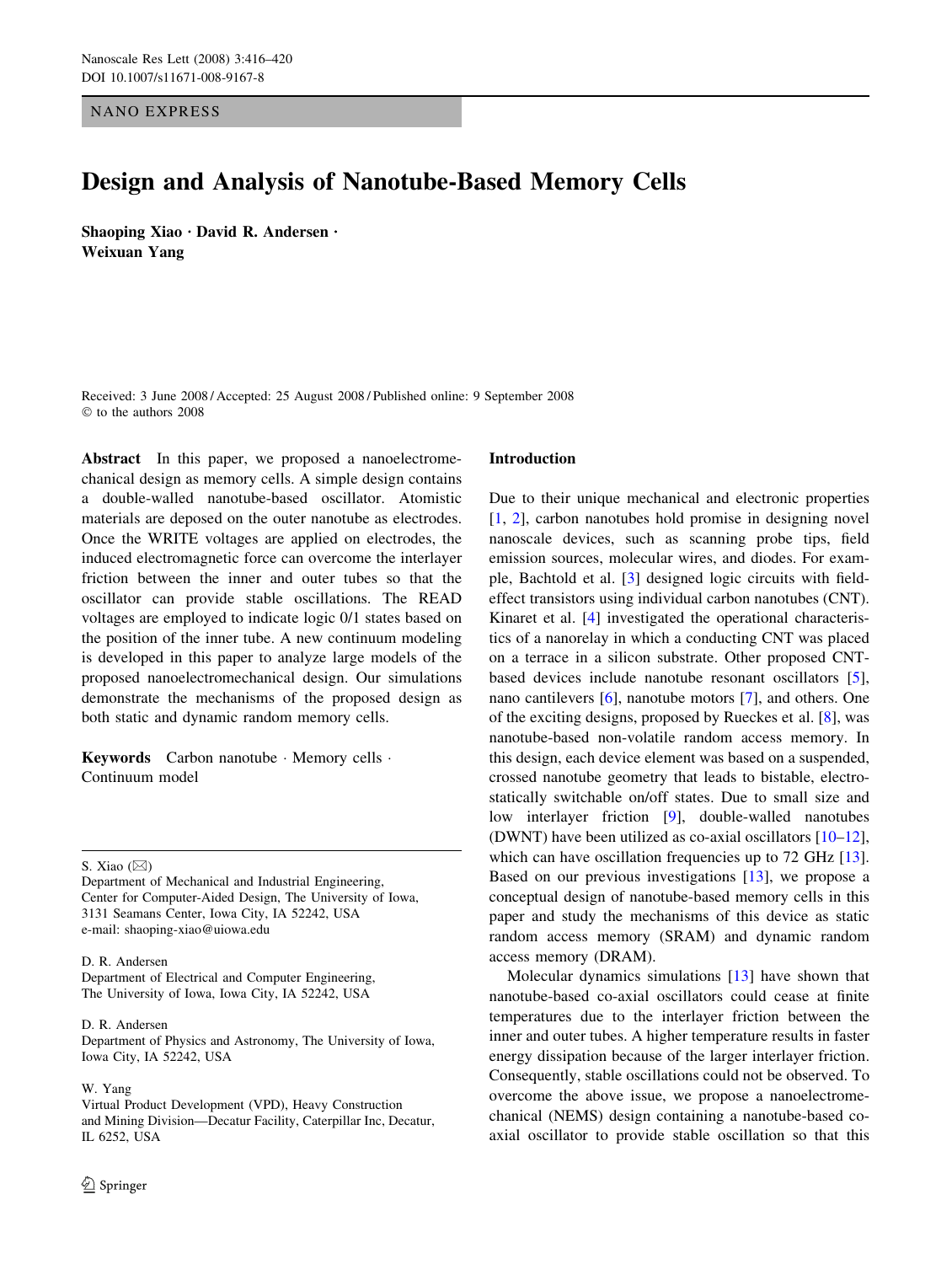design can be employed as memory cells. We also develop a continuum model in this paper to analyze the proposed NEMS memory cell design.

# Design of Memory Cells

Figure 1 illustrates a simple example of the proposed NEMS design. The outer tube is a capped (17, 0) zigzag tube while the inner tube is a capped (5, 5) armchair tube. It has been known that CNTs with different chiralities exhibit different electrical properties. Generally, a pair of integers  $(m, n)$  is employed to represent the chirality of a nanotube. If  $(m - n)/3$  is an integer, the CNT is metallic; otherwise, the tube is semiconducting. In the proposed design, the outer tube is semiconducting while the inner tube can be either metallic or semiconducting. For instance, a (17, 0) nanotube is semiconducting while a (5, 5) nanotube is metallic. In the example depicted in Fig. 1, the outer tube is positioned on the top of a conducting ground plane. The ground plane would be a (100) gold surface which would be thick enough to achieve low conductivity over the entire ground plane—probably less than 10 monolayers would be sufficient. In this paper, we have not considered the interaction between the ground plane and the nanotube. However, deflection due to such interaction would tend to reduce the dynamics of the inner nanotube, leading to some additional damping. Consequently, the device is easier to control with slightly less frequency response. According to the stiffness and small diameter of the nanotubes investigated here, such an effect would be minimal.

Atomic materials for the conducting electrodes 1 and 2 are deposited on the top of the outer nanotube. The electrode composition would be gold as well. Evaporation is certainly one mechanism for deposition of the electrode. It may also be possible to deposit the electrode by molecular beam epitaxy techniques. Using such techniques, the gold atoms will tend to bond with the carbon atoms at the outside surface of the nanotube, preventing their deposition on the inside of the nanotube.

In this configuration, the inner tube sits in a doublebottom electromagnetic potential well. The depth of the potential well under electrode 1 is proportional to the



voltage applied to electrode 1; similarly, the depth of the potential well under electrode 2 is proportional to the voltage applied to electrode 2. The induced quasi-static electromagnetic forces exerted on the inner tube will overcome interlayer friction if the applied voltage is sufficiently large. This large applied voltage is referred to as the WRITE voltage. When a WRITE voltage is applied to the electrode, the inner tube may move due to the induced electromagnetic forces [\[14](#page-4-0), [15\]](#page-4-0). Consequently, lateral motion of the inner tube will be induced as a result. Here, a capped outer tube is employed because the inner tube can easily escape from an open outer tube due to the induced electromagnetic forces. The capacitance of the NEMS gate can be read by a distinct READ process. A constant-current pulse is applied to one of the electrodes. If the inner CNT is present under that electrode, a relatively large capacitance will be observed, and the time required to charge the electrode will be longer. If the inner tube is not present under that electrode, a relatively small capacitance will be observed, as will a concomitant fast charging time for the electrode. As a result, the logic state of the NEMS gate can be determined. It should be noted that all READ voltages are sufficiently small so that the motion of the inner tube will not be influenced. Less than 5% of the WRITE voltage is recommended for the READ voltage. Whether the inner tube is underneath electrode 1 or electrode 2 will result in two different physical states determined by the READ voltage. These two different physical states can be interpreted as Boolean logic states. Therefore, the system can be used as a random access memory (RAM) cell. It should be noted that Kang and Hwang [\[16](#page-4-0)] proposed the similar NEMS design, called 'Carbon nanotube shuttle' memory device. However, our design is more specific, and we quantitatively illustrate the proposed design as SRAM and DRAM cells. In addition, the continuum model developed in this paper will help to study feasibility of large nanotube-based memory cells in practical applications.

Fabrication of arrays of nanotube structures such as we propose in this paper is a subject of much ongoing research. CNT geometric uniformity and the ability to position CNTs in a regular array suitable for addressing as a RAM memory cell are both issues that remain open. However, significant progress in this area is being made. In previous research [\[17](#page-4-0)], the researchers reported on a complete scheme for creating predefined networks of individual CNTs. Using a specialized CVD method to grow single-walled carbon nanotubes (SWNTs) on SiO2-capped Si pillars, coupled with spectroscopic techniques to map the specific tube geometries, the fabrication of regular arrays of CNTs suitable for use in integrated circuits has been demonstrated. Extension of these or other techniques for fabricating regular arrays of DWNTs will be required to implement our Fig. 1 A NEMS design for memory cells memory cell beyond the proof-of-concept stage.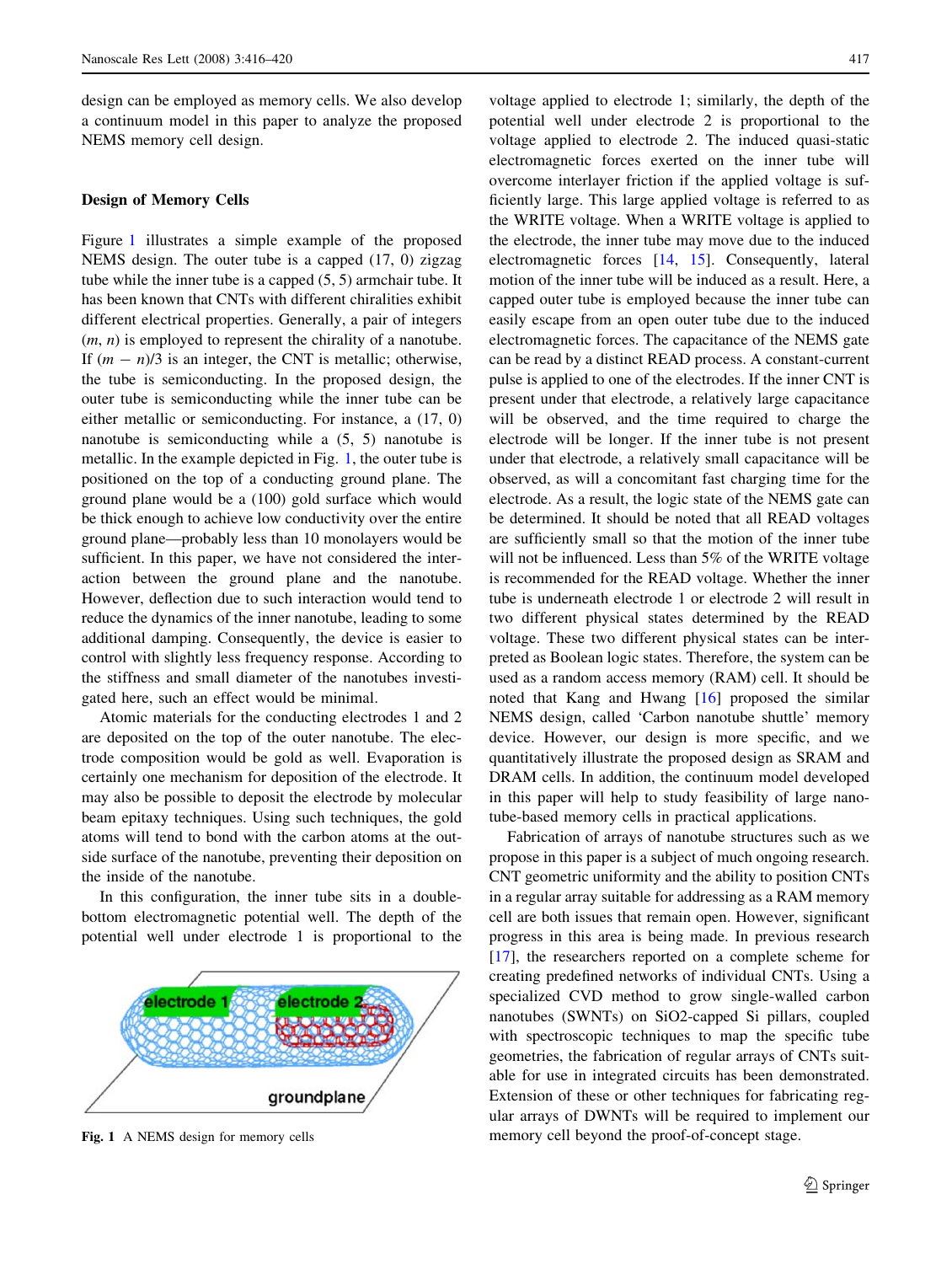# Continuum Modeling

Carbon nanotubes observed in experiments [[18\]](#page-4-0) always contain more than millions of atoms. Consequently, MD has difficulties in studying the feasibility of the proposed NEMS design in practical applications. In this paper, we employ a continuum approach, the mesh-free particle method [\[19](#page-4-0)], to model the memory cell via discretizing the shells of nanotubes as particles. During the simulation, the outer tube is fixed and has no deformation. We first assume that the inner tube is deformable. Therefore, the following equations of motion are solved at each particle on the inner tube:

$$
m_{\rm I} \mathbf{u}_{\rm I} = \mathbf{f}_{\rm I}^{\rm ext} - \mathbf{f}_{\rm I}^{\rm int} \tag{1}
$$

where  $m<sub>I</sub>$  is the mass associated with particle I,  $\mathbf{u}<sub>I</sub>$  is the displacement of particle I, and  $f_I^{\text{int}}$  is the internal nodal force applied on particle I due to the deformation of the nanotube itself. The external nodal force,  $f_I^{\text{ext}}$ , contains two parts. One is due to the interlayer interaction between the inner tube and the outer tube, and the other is the induced electromagnetic force when applying voltage on the electrodes.

Generally, the Lennard-Jones 6–12 potential [[12\]](#page-4-0) has been employed to describe the van der Waals interaction between shells in a multi-walled carbon nanotube (MWNT) in a molecular model. The potential function is written as

$$
\phi(r) = A \left[ \frac{1}{2} \frac{y_0^6}{r^{12}} - \frac{1}{r^6} \right]
$$
\n(2)

where  $A = 2.43 \times 10^{-24}$  J nm and  $y_0 = 0.3834$  nm. The interlayer equilibrium distance is 0.34 nm, which results in the minimum van der Waals energy. This distance matches the thickness of a graphene sheet, and it also satisfies the criterion proposed by Legoas et al. [\[11](#page-4-0)] for stable nanotube-based oscillators.

In the mesh-free particle model, the major issue is how to calculate interaction between particles at different layers in an MWNT to approximate molecular-level interlayer interaction. To solve this issue, we choose two representative cells of area  $S_0$ , each containing *n* nuclei ( $n = 2$  in this paper for graphene sheets). The continuum-level van der Waals energy density is defined as

$$
\varphi(d) = \left(\frac{n}{S_0}\right)^2 \phi(d) \tag{3}
$$

where  $d = ||\mathbf{x}_0 - \mathbf{x}_I||$  is the distance between the centers of those two considered cells. One is on the outer tube, and the other is on the inner tube. Then, the total continuumlevel non-bonded energy is calculated as

$$
\Phi = \int_{\Omega_{\rm O}} \int_{\Omega_{\rm I}} \varphi(||\mathbf{x}_{\rm O} - \mathbf{x}_{\rm I}||) d\Omega_{\rm I} d\Omega_{\rm O}
$$
\n(4)

where  $\Omega_0$  and  $\Omega_1$  are the configurations of the outer and inner tubes, respectively. Then, the force applied on particle I can be derived as the first derivative of  $\Phi$  with respect to the coordinates of particle I.

It should be noted that  $\Phi$  is the interlayer potential when atoms are placed at the equilibrium positions. Therefore, interlayer friction due to atoms' thermal vibration cannot be directly calculated from the continuum approximation. We employ MD to simulate nanotube-based oscillators at the room temperature of 300 K. The interlayer friction, which causes the energy dissipation, is calculated as 0.025 pN per atom. In all, the external force applied due to the interlayer interaction is

$$
\mathbf{f}_{\mathrm{I}}^{\mathrm{ext1}} = \frac{\partial \Phi}{\partial \mathbf{x}_{\mathrm{I}}} - 0.025N \frac{\nu_{\mathrm{I}z}}{|\nu_{\mathrm{I}z}|} \mathbf{e}_{z}
$$
(5)

where  $v_{Iz}$  is the z component of the velocity of particle I, and N is the number of atoms represented by particle I in the mesh-free particle model. Here,  $e<sub>z</sub>$  represents direction along the nanotube axis.

In the proposed NEMS design, an electrode of potential V with the ground plane that has the zero potential can be viewed as a capacitor. Its capacitance is expressed as

$$
C = \frac{\int_{S} \mathbf{E} \cdot \varepsilon_{0} \, \mathrm{d} \mathbf{S}}{V} \tag{6}
$$

where *E* is the electric field and  $\varepsilon_0 = 8.854 \times 10^{-12}$  F/m is the permittivity of free space (in farads per meter). Since the energy stored in a capacitor is  $W = \frac{1}{2}CV^2$ , the induced electrostatic force can be calculated as

$$
\mathbf{f}_{I}^{\text{ext2}} = \frac{\partial W}{\partial z_{I}}\bigg|_{V} \mathbf{e}_{z} = \frac{1}{2} V^{2} \frac{\partial C}{\partial z_{I}} \mathbf{e}_{z}
$$
(7)

where  $z_I$  is the axial position of the atom on the inner tube. The electromagnetic forces are in the direction of the higher electric field density and therefore serve to localize the inner nanotube underneath the electrode with the higher applied WRITE voltage. We only consider the axial electrostatic forces because: (1) the motion of the inner tube is along the axial direction, and (2) the transverse electromagnetic forces are small enough to be ignored. The classical conductor model is used here to approximate the electrostatic field induced in the proposed NEMS design. Consequently, equations of motion, i.e., Eq. 1, can be rewritten as

$$
m_{\rm I} \mathbf{u}_{\rm I} = \frac{\partial \Phi}{\partial \mathbf{x}_{\rm I}} - 0.025N \frac{v_{\rm Iz}}{|v_{\rm Iz}|} \mathbf{e}_{z} + \frac{1}{2} V^2 \frac{\partial C}{\partial z_{\rm I}} \mathbf{e}_{z} - \mathbf{f}_{\rm I}^{\rm int}.
$$
 (8)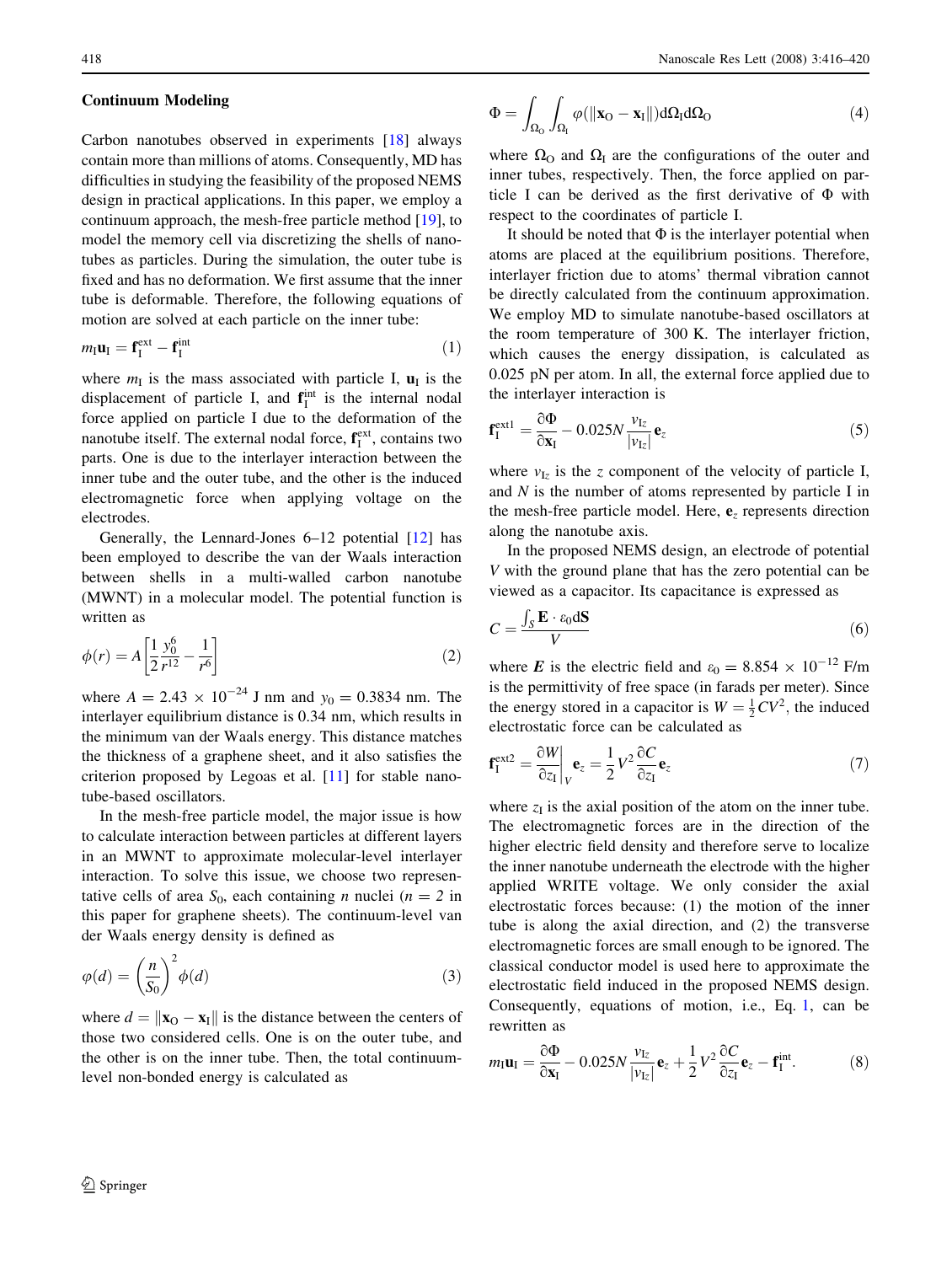## Results and Discussions

We first analyze mechanisms of the proposed NEMS design as SRAMs. A (17,0)/(5,5) DWNT is employed in the memory cell. The length of the (17, 0) outer tube is 6.4 nm, while the length of the (5, 5) inner tube is 3.7 nm. Two 2.0-nm-long electrodes are deposed on the top of the outer tube symmetrically. A constant voltage of 16 V with a time interval of 1 ns is applied on those two electrodes alternatively. Initially, the inner tube is at the center of the outer tube, as shown in Fig. 2.

When the inner tube is under electrode 1 or electrode 2, its position can be detected by the READ process and the logic states 0 and 1 are produced. Figure 3 shows the position of the inner tube at different logic states. The red color on the electrode indicates that this electrode is applied a WRITE voltage. From the described mechanism, we found that the frequency of the memory cell depended on the frequency of the voltage shifting. In other words, the memory cell works as a SRAM. In this case, the frequency of this SRAM is 500 MHz. The maximum available frequency for SRAM depends on the maximum frequency of the applied signals. It should be possible to achieve





Fig. 2 Positions of the inner tube at different logic states in SRAM configuration



Fig. 3 Separation distance of the short nanotube-based memory cell in SRAM configuration

frequencies of 10–100 GHz with current device technology. The SRAM device would be useful at the lower end of this frequency range.

It is obvious that the frequency of the SRAM cell cannot exceed the natural frequency of its embedded nanotubebased oscillator. Since the nanotube-based oscillator is an underdamped system, the proposed design can be extended for application as a DRAM cell. In this configuration, the oscillator will continue to oscillate at its natural frequency. A WRITE voltage pulse is applied every several oscillation periods to stimulate oscillation of the oscillator. Consequently, a steady oscillation can be generated for logic states 0 and 1. As an example, the simulated DRAM cell included a 32-nm-long (17, 0) outer tube and an 18-nmlong (5, 5) inner tube. The open-ended outer tube instead of the capped one is employed. In this case, two 10-nm-long electrodes are attached on the top of the outer tube. Initially, the inner tube has a velocity of 400 m/s and is placed at the center of the outer tube. In this case, the natural oscillating frequency of the oscillator is 6.75 GHz. After every four cycles, a voltage of 48 V with a duration of 2 ps is applied at the electrode to increase the oscillatory amplitude. Consequently, the inner tube keeps a stable oscillation.

Figure [4](#page-4-0) illustrates the evolution of separation distance between the inner tube and the outer tube. It has demonstrated the mechanism of this memory cell as DRAM, which has a frequency of 6.7[5](#page-4-0) GHz. In addition, Fig. 5 shows the configurations of this memory cell at different logic states. In Fig. [5,](#page-4-0) the outer tube is not shown except its ends as rings. It should be noted that although the WRITE voltages are applied on a single electrode, both electrodes are needed for applying READ voltages to detect logic states.